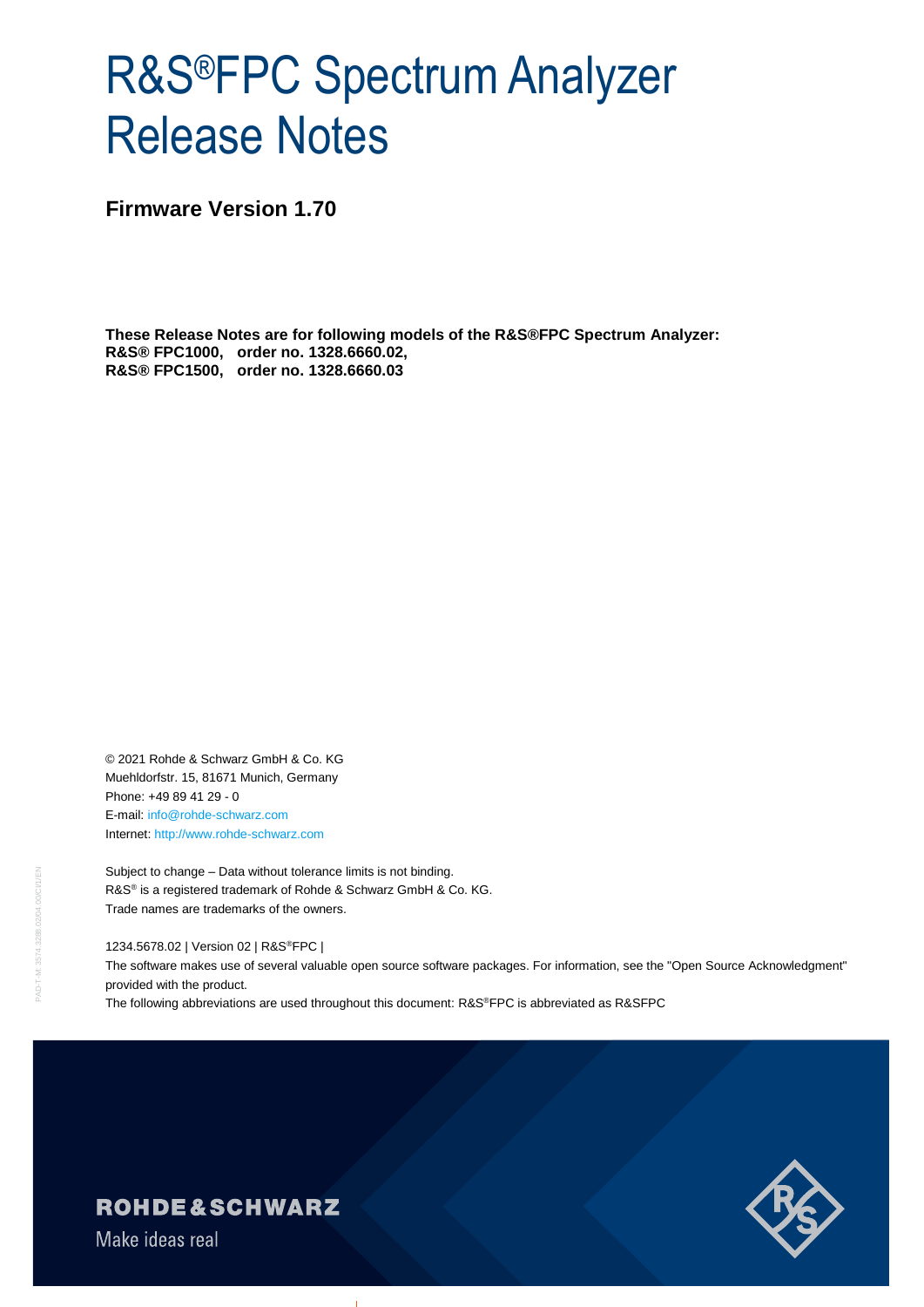## **Contents**

| $\mathbf 1$    | Information on the current version and history  3 |  |
|----------------|---------------------------------------------------|--|
| 1.1            |                                                   |  |
| 1.2            |                                                   |  |
| 1.3            |                                                   |  |
| 1.4            |                                                   |  |
| $\overline{2}$ |                                                   |  |
| $\mathbf{3}$   |                                                   |  |
| 3.1            |                                                   |  |
| 3.2            |                                                   |  |
| 3.3            |                                                   |  |
| 4              |                                                   |  |
| 5              |                                                   |  |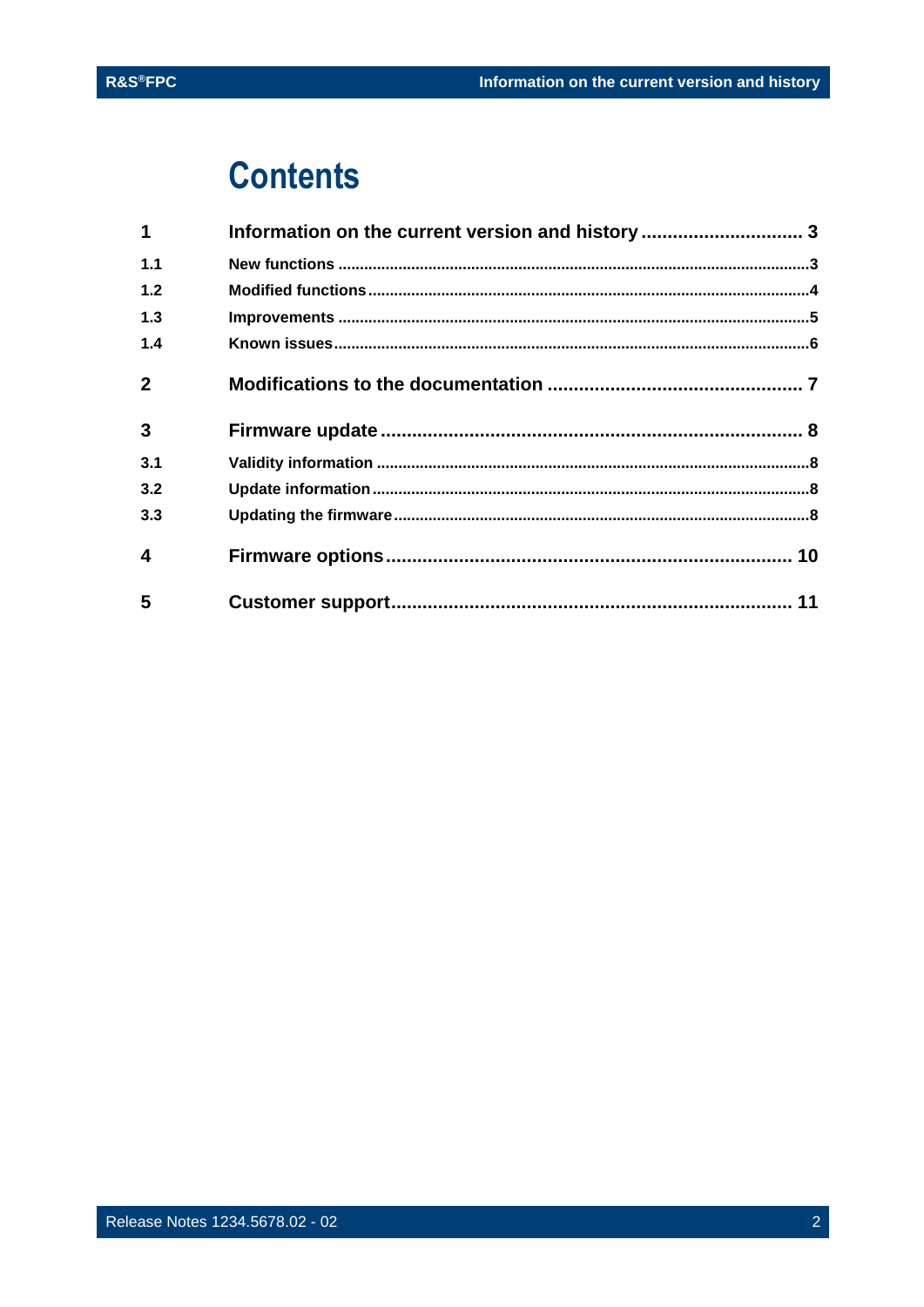## <span id="page-2-0"></span>**1 Information on the current version and history**

### <span id="page-2-1"></span>**1.1 New functions**

The following table lists the new functions and indicates the version in which the new function was introduced:

#### New functions of firmware V1.70:

| <b>Version</b> | <b>Function</b>                                   |
|----------------|---------------------------------------------------|
| V1.70          | Support of long time recording of the spectrogram |

#### New functions of earlier firmware versions:

| <b>Version</b> | <b>Functions</b>                                                                                              |
|----------------|---------------------------------------------------------------------------------------------------------------|
| V1.60          | Support for saving dataset in csv format (in Spectrum Analyzer mode only)                                     |
| V1.60          | SCPI Command to read out Memory Trace                                                                         |
| V1.60          | Add transducer units dBuV and dBuA                                                                            |
| V1.60          | SCPI command to activate Bluetooth LE in FSK digital demodulation                                             |
| V1.60          | Support for date format YYYY/MM/DD                                                                            |
| V1.60          | R&S <sup>®</sup> FPC-K7: Supports reference offset                                                            |
| V1.60          | R&S <sup>®</sup> FPC-K7: Support for FM analog external triggering                                            |
| V1.60          | R&S <sup>®</sup> FPC-B200: Support of specific external USB WIFI dongle                                       |
| V1.60          | R&S <sup>®</sup> FPC-K42: Exporting traces (datasets) as sxp files                                            |
| V1.50          | S-Parameter based calibration kit data in VNA mode                                                            |
| V1.50          | S11 and S21 can be displayed in one screen in VNA mode                                                        |
| V1.50          | Calibrate S11 and S21 in a single step in VNA mode                                                            |
| V1.40          | Support of two detectors in parallel, peak list and logarithmic limit lines in R&S FPC-<br>K43: Receiver Mode |
| V1.40          | Support of auto tracking markers                                                                              |
| V1.40          | Extended measurement functionalities in R&S FPC-K7: ASK/FSK                                                   |
| V1.40          | Support for variable input attenuation in R&S FPC-K42: Vector Network Analysis                                |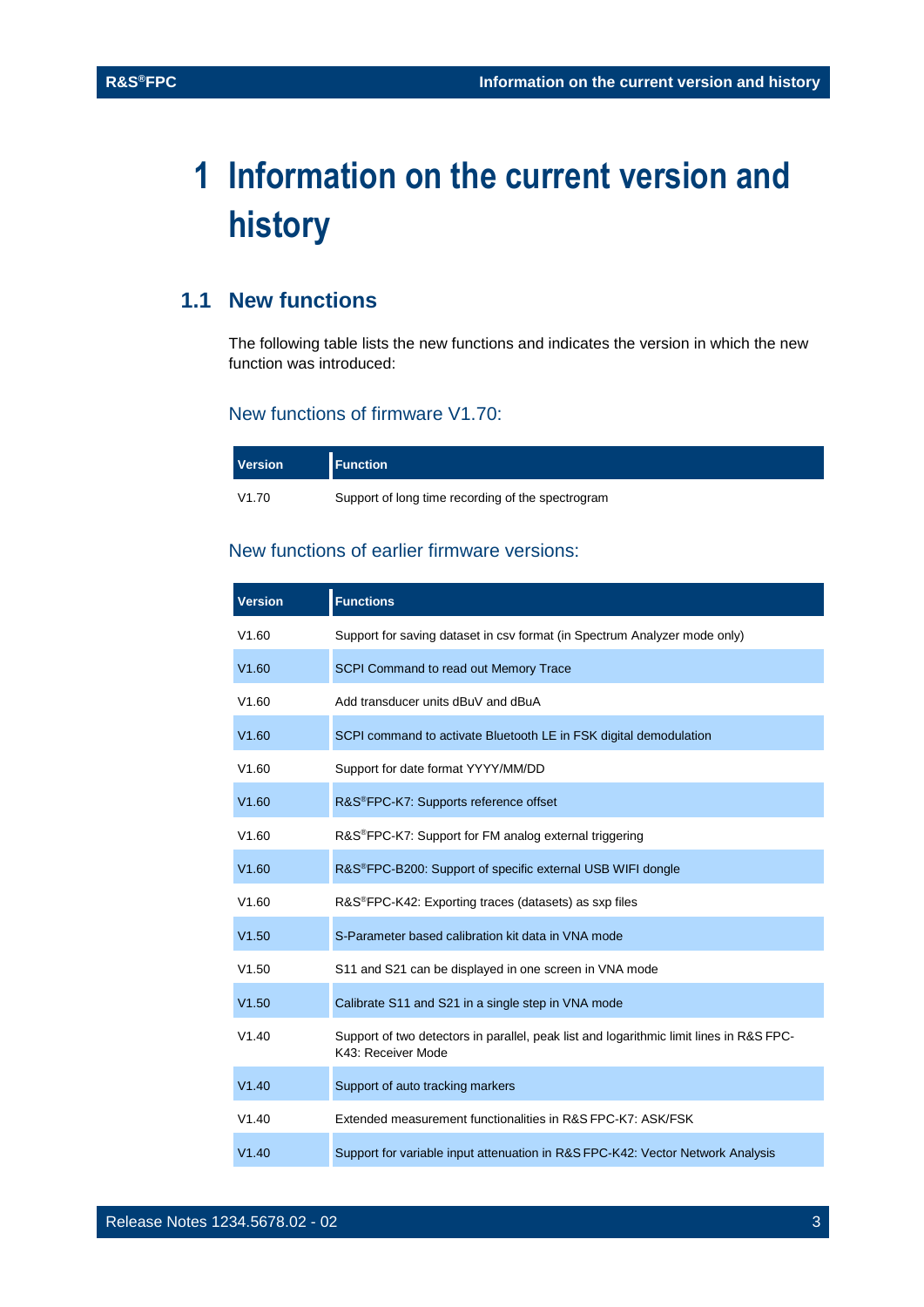| V1.40 | Trigger status displayed in status bar                                                                                                      |
|-------|---------------------------------------------------------------------------------------------------------------------------------------------|
| V1.30 | Support of R&S FPC1500                                                                                                                      |
| V1.30 | R&S®FPC-K42: Vector Network Analysis (for R&S FPC1500 only)                                                                                 |
| V1.30 | Logarithmic display in R&S FPC-K43: Receiver Mode                                                                                           |
| V1.30 | Support of up to 3 memory traces                                                                                                            |
| V1.30 | Support of R&S®ZN-Z103 calibration unit                                                                                                     |
| V1.30 | Deactivate display for faster measurements via SCPI                                                                                         |
| V1.20 | Extended FPC-K55 Advanced Measurements with third order intercept, TDMA power,<br>harmonic distortion and AM modulation depth measurements. |
| V1.20 | Extended FPC-K7 ASK/FSK with support for Bluetooth LE and Tire Pressure standard,<br>burst processing, and an IQ power trigger              |
| V1.20 | Possibility to manual select between Sweep and FFT mode where possible                                                                      |
| V1.20 | Turn on all marker with a single softkey                                                                                                    |
| V1.10 | R&S®FPC-K7: Modulation Analysis (AM, FM, ASK, FSK)                                                                                          |
| V1.10 | R&S®FPC-K43: Receiver Mode                                                                                                                  |
| V1.10 | R&S®FPC-K55: Advanced Measurement (Spectrogram, Occupied Bandwidth and<br><b>Channel Power)</b>                                             |

### <span id="page-3-0"></span>**1.2 Modified functions**

The following table lists the modified functions and indicates the version in which the modification was carried out:

#### Modifications of firmware V1.70:

| <b>Version</b> | <b>Function</b>                                                                                                                                                                                  |
|----------------|--------------------------------------------------------------------------------------------------------------------------------------------------------------------------------------------------|
| V1.70          | Network IP Forwarding is deactivated by default                                                                                                                                                  |
| V1.70          | <b>ICNIRP</b> Limit Lines are added as predefined limit lines for EMF measurements                                                                                                               |
| V1.70          | ZN-Z135 and ZN-Z170 calibration kits are added as default kits                                                                                                                                   |
| V1.70          | In an unstable network, the SCPI connection to the instrument requires constant<br>reconnection. For that case a shared SCPI connection can be selected to ensure a<br>stable SCPI reconnection. |
| V1.70          | When installing the FPC version remotely with Instrument View, the FPC reboots<br>automatically after the installation is done                                                                   |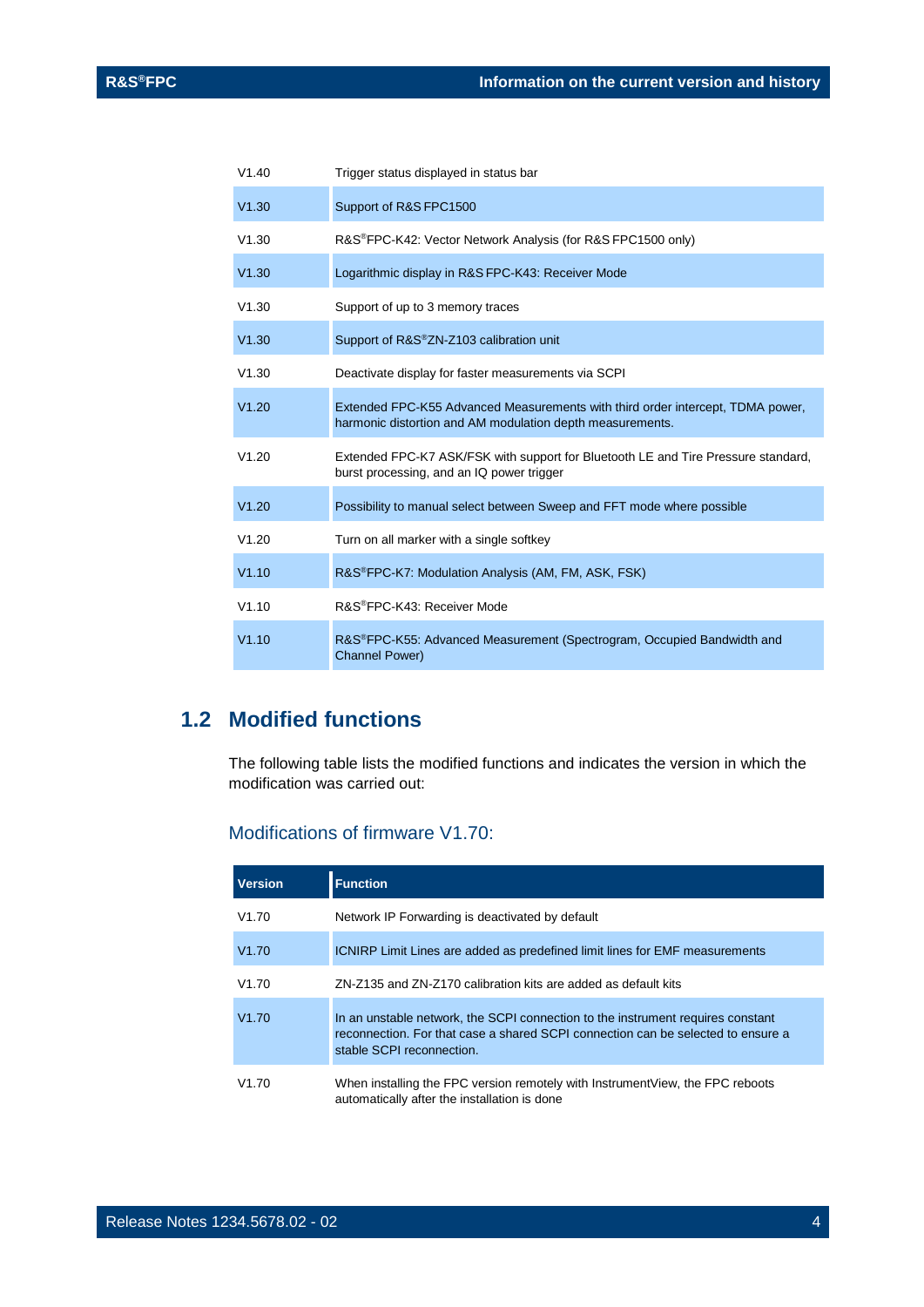#### Modifications of earlier firmware versions:

| <b>Version</b> | <b>Function</b>                                                           |
|----------------|---------------------------------------------------------------------------|
| V1.60          | Display message box in case an unsupported file is loaded                 |
| V1.60          | R&S <sup>®</sup> FPC-K42: Switch off interference suppression. by default |
| V1.40          | Improved UI for WIFI connection                                           |

### <span id="page-4-0"></span>**1.3 Improvements**

The following tables list the improvements and indicate since which version the issue could be observed:

#### Improvements of firmware V1.70:

| since | <b>Function</b>                                                                                                                          |
|-------|------------------------------------------------------------------------------------------------------------------------------------------|
| V1.70 | With the command SCPI:TRAC:DATA? TRACE2 incorrect data values were transferred<br>when a transducer factor was used. This issue is fixed |
| V1.70 | In some cases limit lines were at incorrect levels when transducer factors were turned<br>on. This issue is fixed                        |
| V1.70 | Marker result values on trace 2 were not always updated in single sweep mode. This<br>issue is fixed                                     |

#### Improvements of earlier firmware versions:

| since | <b>Function</b>                                                                                       |
|-------|-------------------------------------------------------------------------------------------------------|
| V1.60 | $R&S^{\otimes}FPC-K42$ : Add warning message when more than max points in s1p file                    |
| V1.51 | Some instruments show sporadic LAN data transfer problems. This issue is fixed                        |
| V1.50 | Improved on/off switching of tracking generator in Spectrum Analyzer mode                             |
| V1.50 | Improved display in VNA mode when interference suppression is switched off                            |
| V1.50 | Fixed various bugs concerning SCPI commands                                                           |
| V1.50 | Corrected instrument ID via USB: R&S <sup>®</sup> InstrumentView V2.00 required for USB<br>connection |
| V1.41 | Improved handling of special measurement settings                                                     |
| V1.41 | Improved sweep control                                                                                |
| V1.40 | Fixed various bugs concerning SCPI commands                                                           |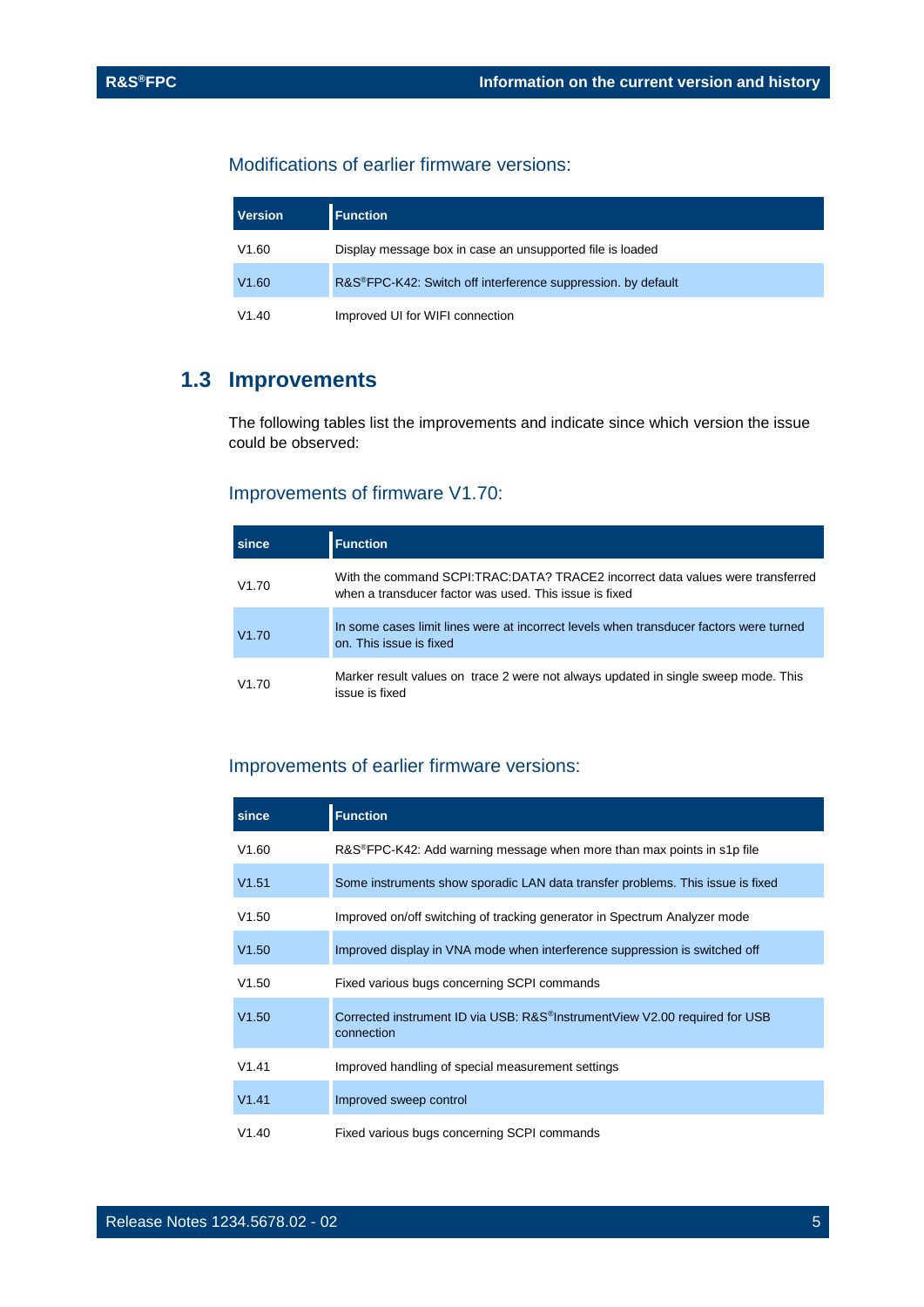| V1.30 | Performance improvements                                                |
|-------|-------------------------------------------------------------------------|
| V1.30 | Fixed a bug where the last WiFi password was not remembered             |
| V1.30 | Fixed a bug where the time markers did not jump over each other         |
| V1.30 | Hardware Options are correctly returned when querying via SCPI on *OPT? |
| V1.20 | Performance improvements                                                |
| V1.20 | Show WiFi MAC address in Instrument Setup Screen                        |
| V1.20 | Support special characters for WiFi passphrase                          |

### <span id="page-5-0"></span>**1.4 Known issues**

The following tables list the known issues and indicate since which version the issue could be observed:

| since | <b>Function</b> |
|-------|-----------------|
| none  | none            |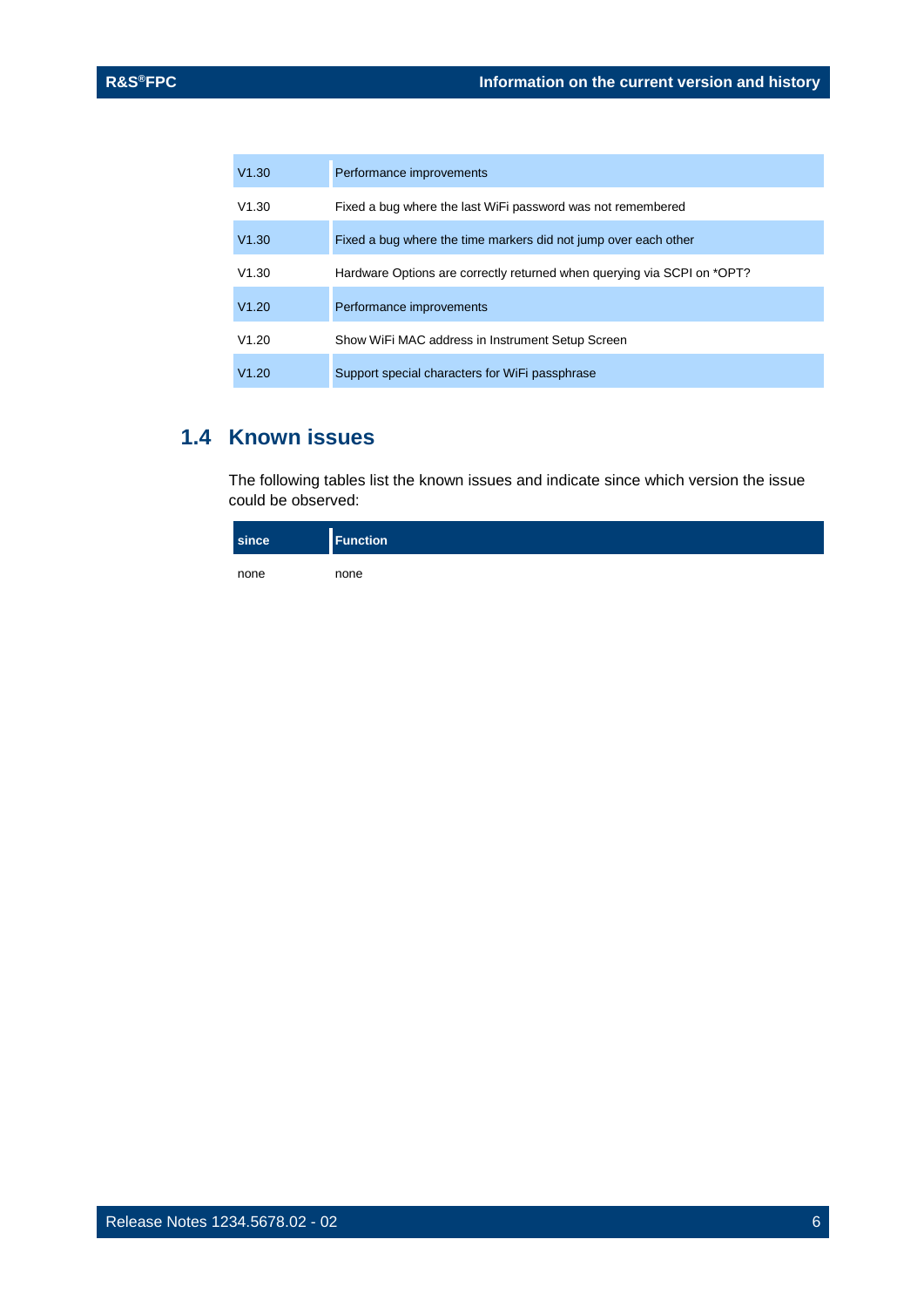## <span id="page-6-0"></span>**2 Modifications to the documentation**

The current documentation is up-to-date.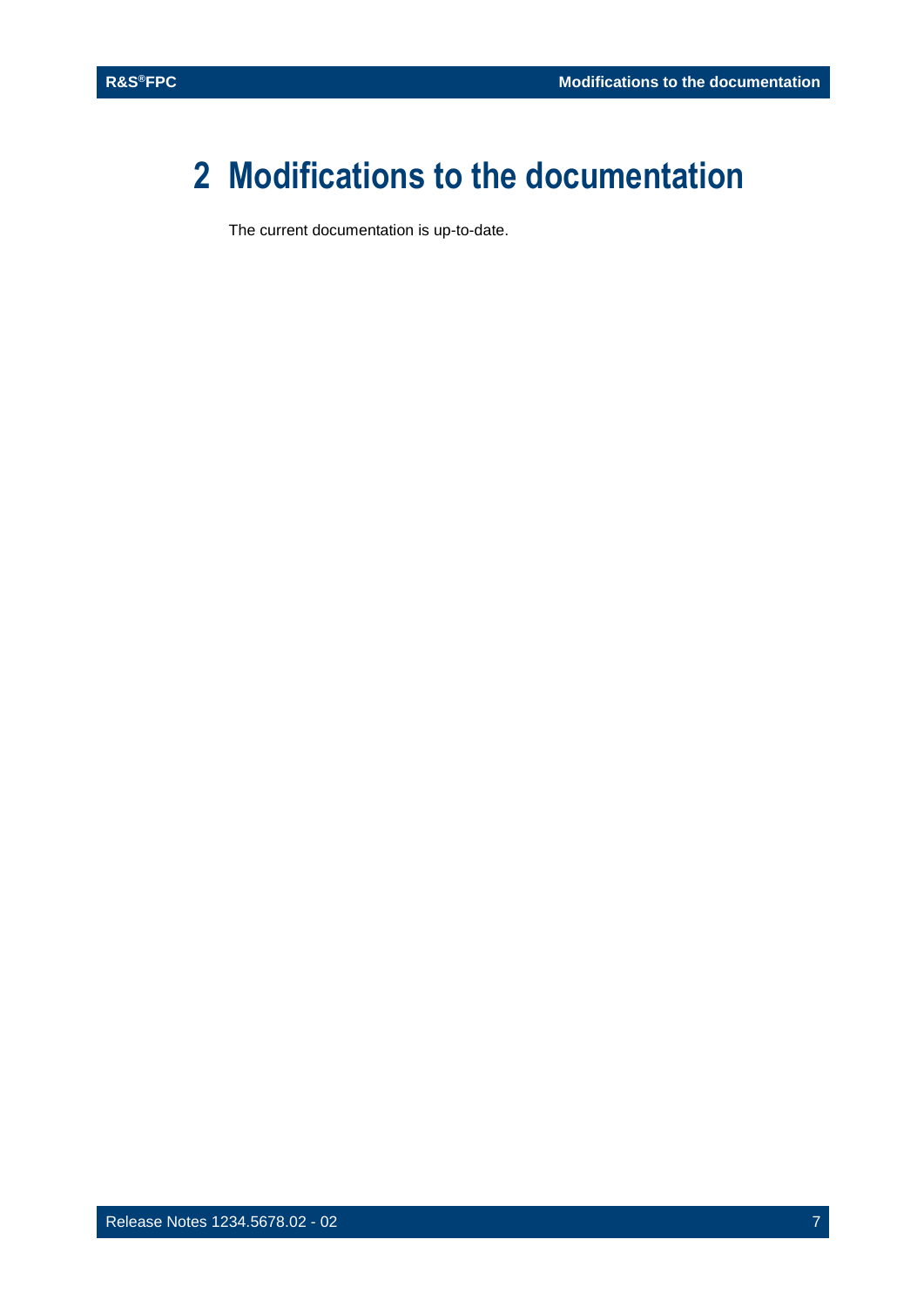## <span id="page-7-0"></span>**3 Firmware update**

#### <span id="page-7-1"></span>**3.1 Validity information**

| <b>Device</b>           | Order Number |
|-------------------------|--------------|
| <b>R&amp;S® FPC1000</b> | 1328.6660.02 |
| <b>R&amp;S® FPC1500</b> | 1328.6660.03 |

#### <span id="page-7-2"></span>**3.2 Update information**

Before you update the firmware, it is recommended to make a backup of the stored data on the R&S®FPC Spectrum Analyzer (datasets, screenshots, transducer factors etc.). You can make a backup with the tools available in the R&S®InstrumentView software package.

#### <span id="page-7-3"></span>**3.3 Updating the firmware**

The firmware update itself does not delete or modify that data. However, it is recommended to perform a factory reset after the firmware update. This will update predefined limit lines, channel tables etc. but will delete user data.

New firmware versions usually contain new features, improvements of existing functionality, bug fixes etc. When a new firmware version is available, it is recommended to replace the old firmware with the new one.

The latest installation file is can be found on the Rohde & Schwarz web page at http:/[/www.rohde-schwarz.com/firmware/fpc.](http://www.rohde-schwarz.com/firmware/fpc)

The steps for the installation of the firmware update are the following:

- 1. Download the firmware installation file FPC <version>.exe from the internet.
- 2. The firmware comes in a single . exe file.
- 3. Save the file to the root directory of a memory stick.
- 4. Run the .exe file to unpack the self-extracting zip archive.
- 5. The following files are extracted.
	- FPC <version> bootloader.bin
	- FPC <version> osimage.bin
	- FPC <version> updater.bin
	- FPC\_<version>\_xmegaloadfiles.bin
- 6. Make sure that only these files are present in the root directory of the memory stick.
- 7. Turn off the R&S®FPC Spectrum Analyzer.
- 8. Connect the memory stick to one of the USB interfaces of the R&S®FPC Spectrum Analyzer.
- 9. Press the "Preset" key and the number "8" key simultaneously.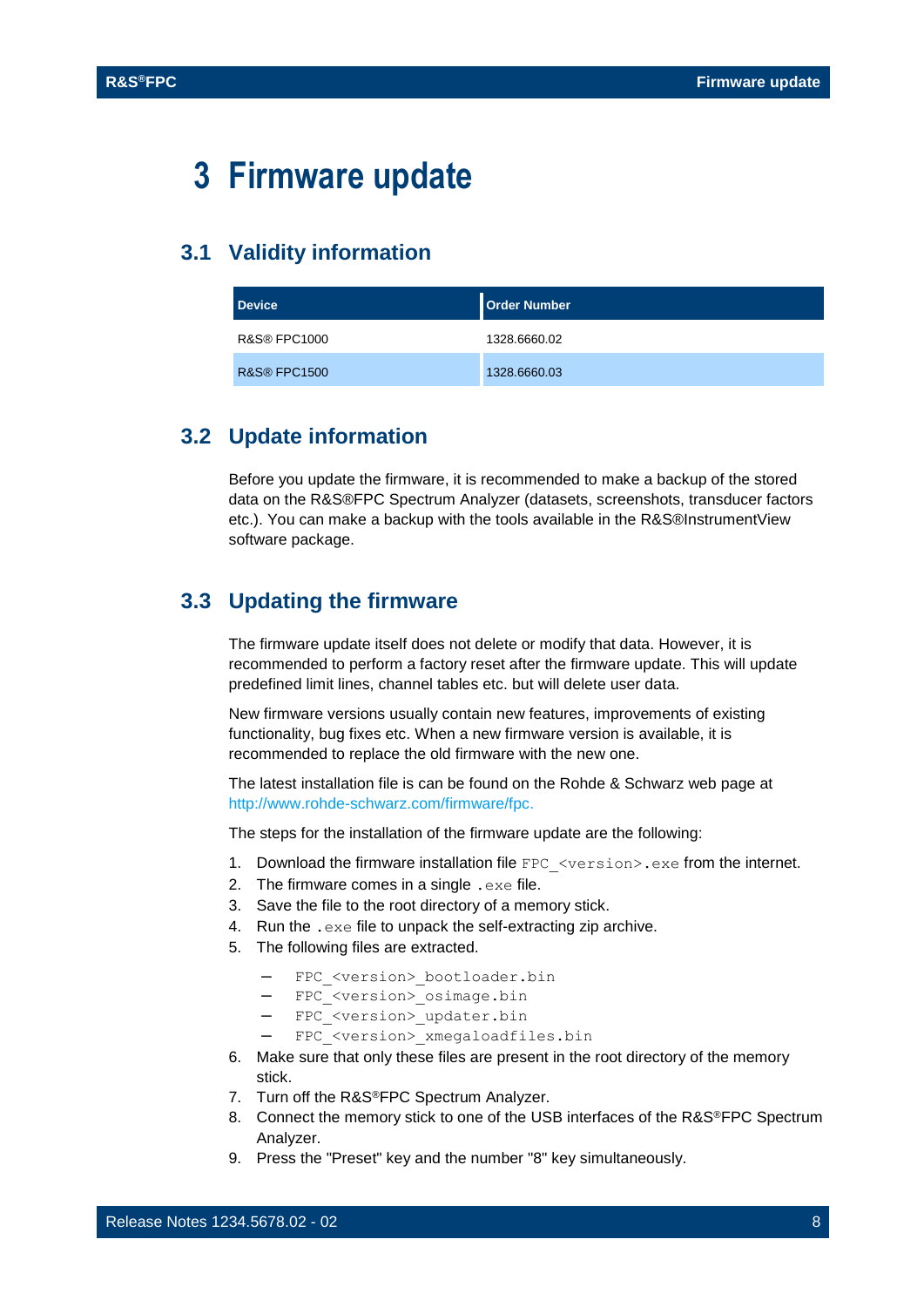- 10. Turn on the R&S®FPC Spectrum Analyzer and keep pressing the two keys for at least 5 seconds after the startup screen appears.
- 11. Release the keys.
- 12. The booting process continues. After a couple of seconds, the R&S®FPC Spectrum Analyzer asks you if you really want to update the firmware.
- 13. Press the Enter ("✓") key to update the firmware.

(You can cancel the firmware update with the "Esc" key.) The firmware update takes several minutes. The R&S®FPC Spectrum Analyzer shows a message when the firmware update is done. **Note**: Do not turn off the R&S®FPC Spectrum Analyzer during the firmware update.

- 14. Turn off the R&S®FPC Spectrum Analyzer.
- 15. Turn on the R&S®FPC Spectrum Analyzer.
- 16. The R&S®FPC Spectrum Analyzer boots with the new firmware version.
- 17. Optional: It is recommended to perform a **factory reset** after a firmware update to replace the predefined limit lines, channel tables and other data with the latest updates.

**Note**: Before you start a factory reset, make sure to make a backup of your data that you have saved on the R&S®FPC Spectrum Analyzer. Otherwise that data is deleted.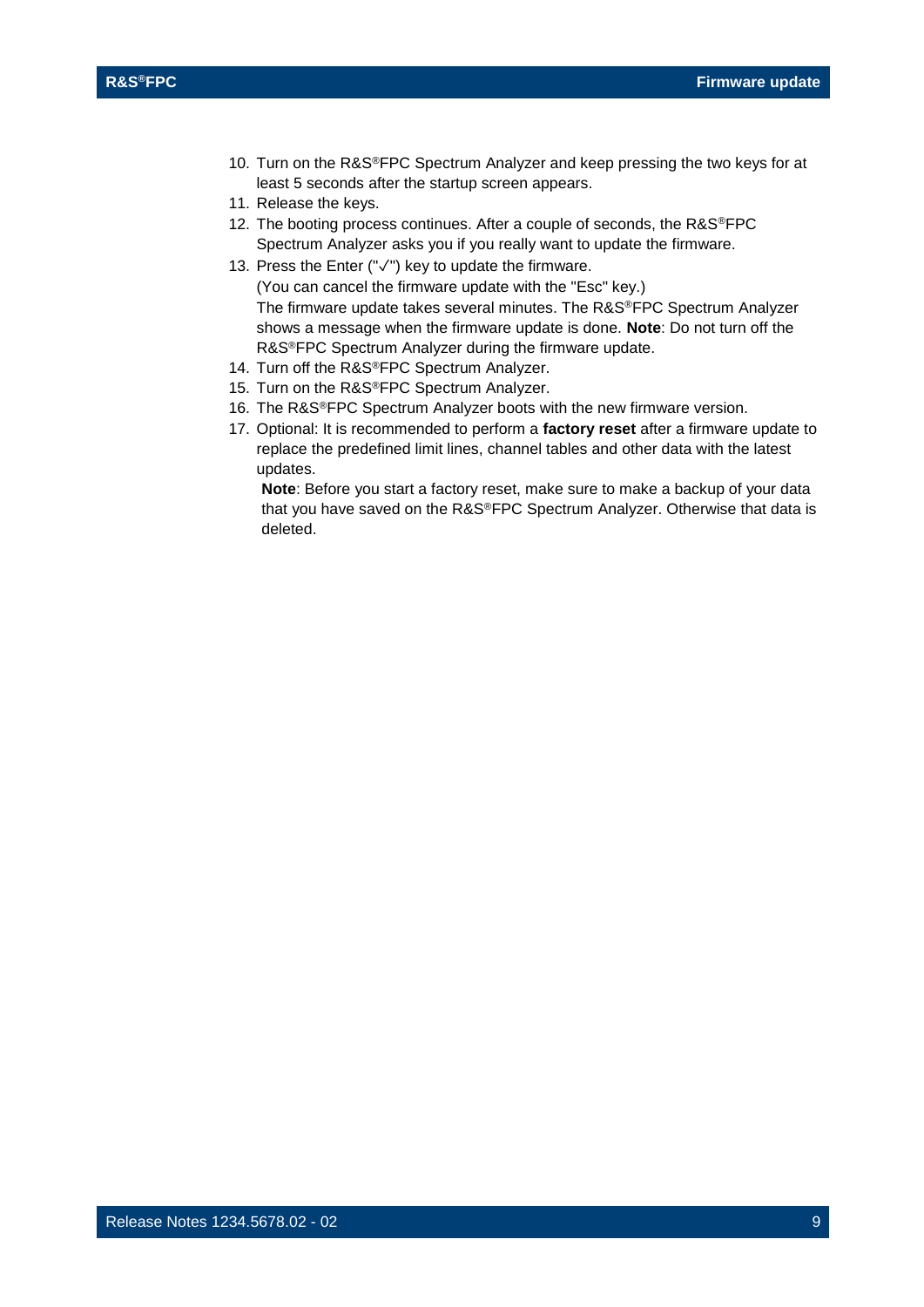### <span id="page-9-0"></span>**4 Firmware options**

You can equip the R&S®FPC Spectrum Analyzer with optional functionality or firmware options. These firmware options expand the functionality of the R&S®FPC Spectrum Analyzer with new measurement functions settings etc.

This section can be skipped if the option keys were already entered once. Option keys are not affected by a firmware update.

To install a new firmware option, you have to enter a license key for validation. The license key is included in the delivery of the firmware option.

The steps for the installation of the firmware options are the following:

- 1. Press the "Setup" key to enter the instrument setup menu.
- 2. Select the "Installed Options" menu item. The R&S®FPC Spectrum Analyzer shows a list of all options that are currently installed on your R&S®FPC Spectrum Analyzer.
- 3. Select the "Install Option" button and press the Enter ("✓") key. The R&S®FPC Spectrum Analyzer opens an input field.
- 4. Enter the license key with the alphanumeric keys and confirm the entry with the Enter ("✓") key.
- 5. The license key is a 32-digit number.
- 6. The R&S®FPC Spectrum Analyzer confirms a successful installation. If the R&S®FPC Spectrum Analyzer shows an "Invalid Key Code" message, try to enter the license key again.